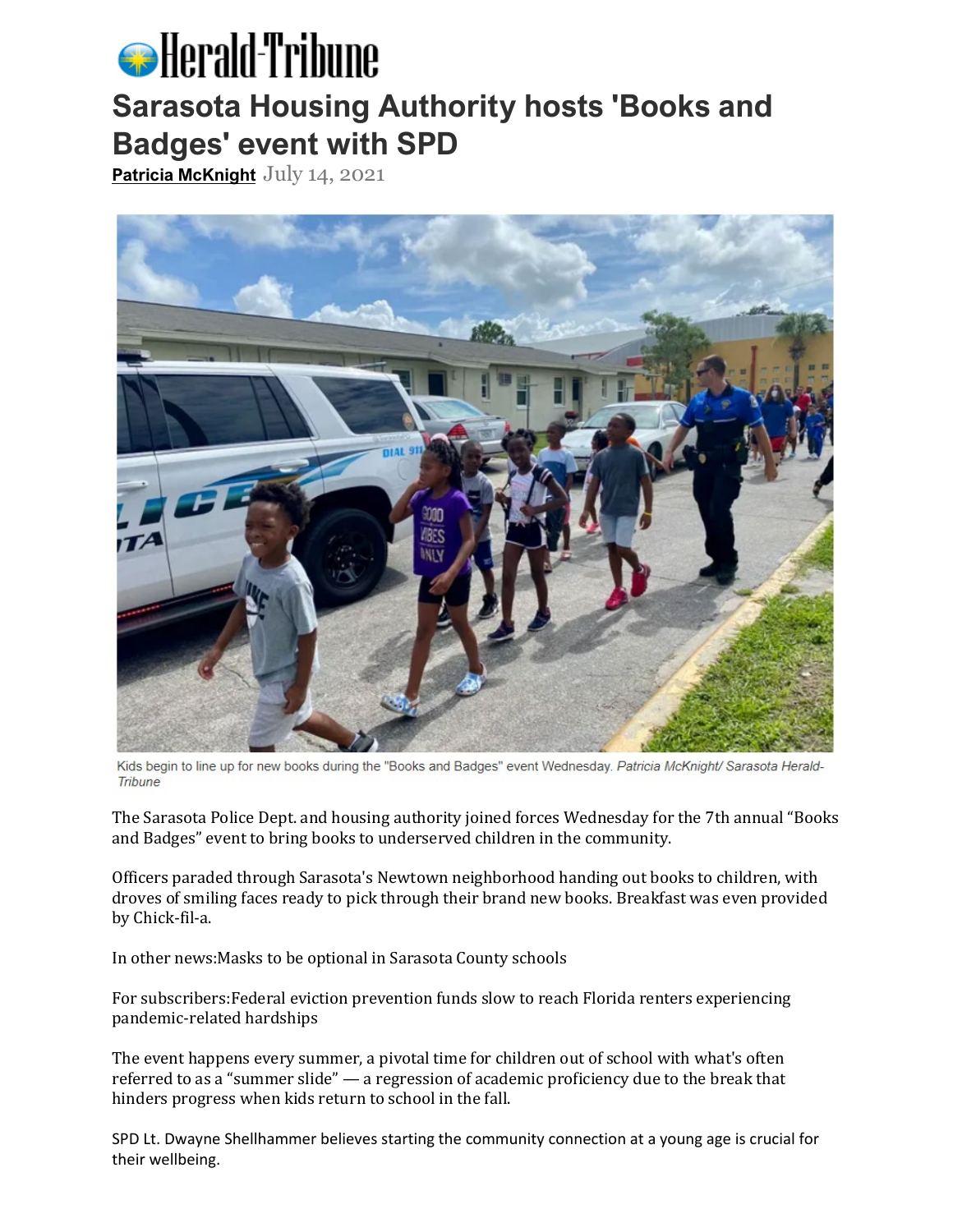"It's really important that they (kids) can be able to approach us and feel safe talking to us when we don't know what they're dealing with at home," Shellhammer said. "If there's a situation, maybe they need help, and they need someone to talk to, and we want to be that voice for them and advocate for them."



Isabella Taite was happy to receive new books Wednesday. Patricia McKnight/ Sarasota Herald-Tribune Isabella Taite, 7, said she loves to read, especially Junie B. Jones books about a boisterous "soon to be 6 year-old."

William Russell, president and CEO of Sarasota Housing Authority, says books are paramount for young children in grade school. It's when they mostly develop reading skills.

"It's the only way kids can develop and enhance their reading abilities," said Russell. "We know that if kids you know struggle to read by third grade, they're really going to struggle in school after that because the schools don't teach them how to read after third grade."

And that proves true. In fourth-graders, reading skills have been on the decline. According to the National Assessment of Educational Progress, average reading scores for students in grade 4 were lower in 2019 compared to 2017.

Briona Fashaw said she loves reading chapter books about different people. The soon-to-be third-grader interacted with officers giggling while she picked up her books.

It was an exchange more community members need to build healthy relationships with police, said Sarasota Mayor Hagen Brody.

"It's critical and when it comes to dealing with public safety issues," Brody said. "I think this is just a great event, and we're doing a great job building those relationships, particularly at a young age."